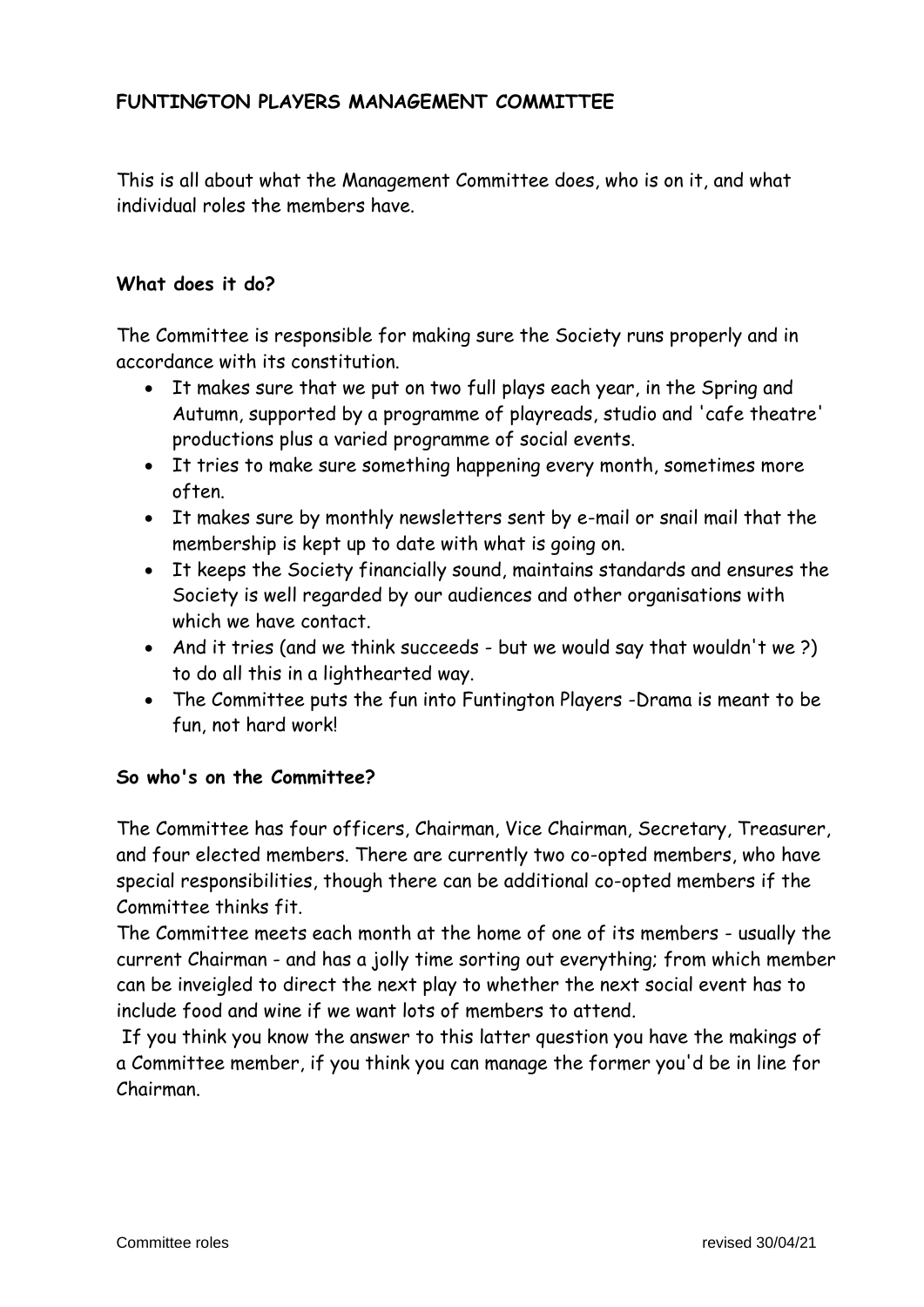#### **And who does what?**

The Chairman

The first point to note is that we have so far managed to avoid being politically correct about our titles and so the Chairman could be, and has been female, well not him personally but you know what I mean, whereas our current Secretary isn't female (or wasn't the last time he looked).

The main role of the Chairman is to try and keep the Committee in order. This is often not possible.

He/she

• Chairs (of course!) committee meetings and attempts to get the Committee to do things. If the attempts work the job's a doddle but with a Committee like ours...

He and - we'll get generic from here on to save typing -

- Sets the agenda of each committee meeting but adds items if and when requested by other members of the Committee, though this isn't often - we know our place.
- Ensures we have directors to direct and plays to be performed in the future. (Usually, our Chairmen say that the most worrying thing they have to do is to make sure that we have a good director and a good play twice each year but our various incumbents have achieved this successfully every year for more than 30 years now so it can't be as bad as it seems – though very occasionally we have announced at the last minute.)
- Acts as the public face of the Society, which is why we try to pick ones that look fairly tidy, and will give short ( we can but hope) speeches at appropriate occasions.
- He has to report on the events of the year at the Annual General Meeting. Depending on the character of the holder of the office this can vary from a simple factual list of happenings to a humorous monologue.

More than any other job on the Committee, the Chairman has the choice to make of it what he will. Which is why the description just written could be a load of tosh when the next one takes over.

No one can be Chairman (see the constitution) for more than three years, just to stop 'em getting too big for their boots.

## **The Vice-Chairman**

This is the best job to have. You rarely have to do anything. Perhaps chair a meeting or make a speech if the Chairman is away. Your main worry is that the Chairman might get sick or drop dead during the year and then you are it. And this just might happen before you have been in the job long enough to upset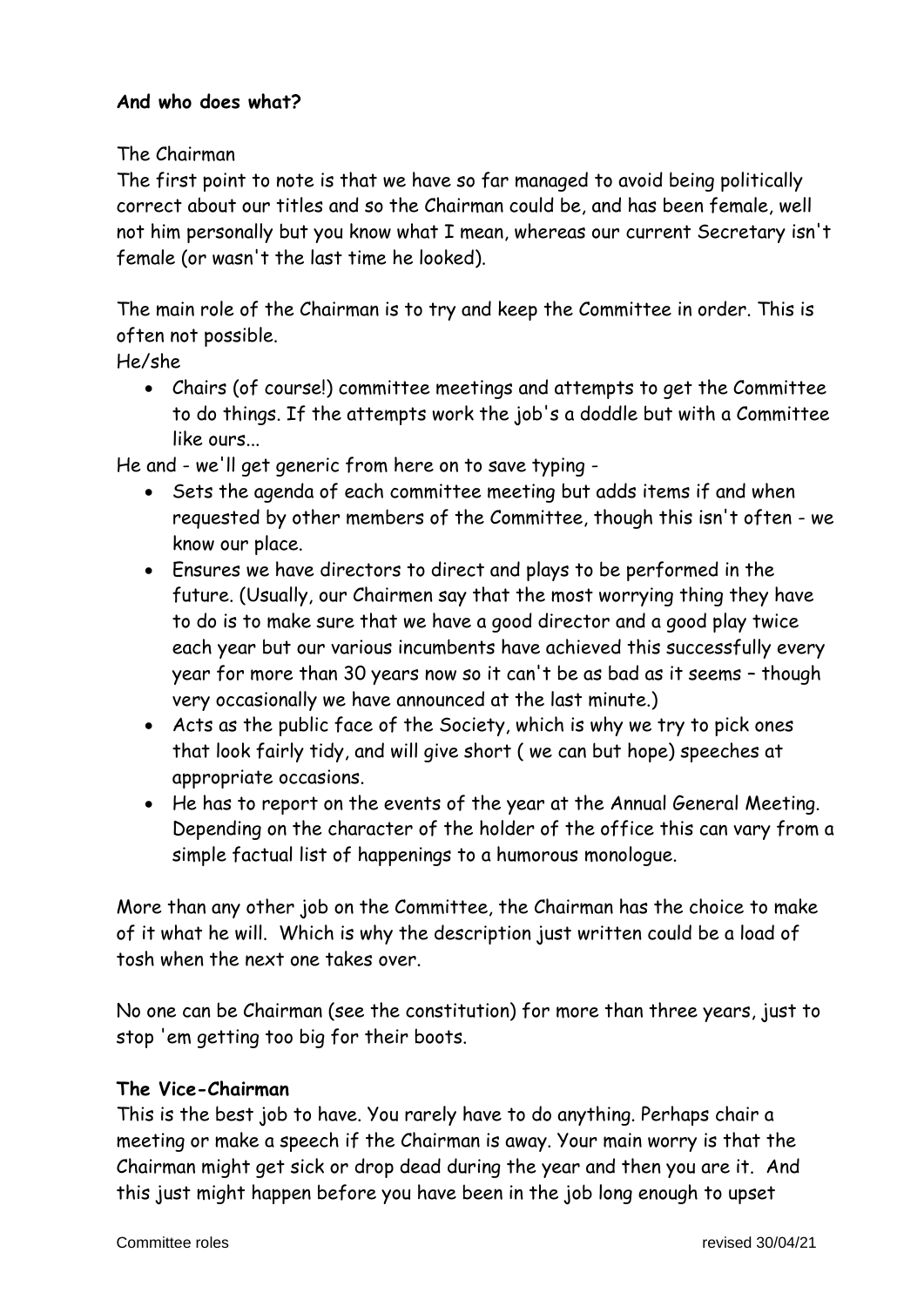sufficient people to make sure they don't vote you in as Chairman when the current one steps down.

#### **The Secretary**

This job is mainly behind the scenes so it's not necessary to look tidy or wear lippy but it does help if he/she can spell and write in coherent sentences as well as knowing where to put spaces in between words so the meaning doesn't change.

There are basic duties which have to be done but outside of these Secretary can be as busy or idle as he (generic again) wishes. We are generally a Society that distrusts too much busy-ness in it's officers. Sadly, there are some jobs which can't be avoided:

- Take minutes of Committee meetings. Try and get them as accurate as possible and record the decisions made. Not easy when half the Committee is talking at once and the other half are on the wrong item on the agenda. But do your best; don't forget the only reason they read the minutes is to find out what you've got wrong. If in doubt write down what you think they should have said.
- Issue the agenda for the AGM, minute the meeting, record the names of members present -don't spell 'em wrong, they are all sensitive souls- and note who has been elected to what, who proposed and who seconded whom.
- Send and receive correspondence. Not onerous; letters of thanks, letters of support, letters of congratulation, letters of condolence -rarely more than a half-dozen a year. Receive (mainly junk) mail, draw important stuff to the Committee's attention.
- Act as point of contact. Other organisations will have your name, address telephone number and e-mail on their records. Try to be polite when they try to sell or hire you something.
- Make sure that we get performing rights for plays and that enough scripts are ordered.

Everyone involved with a play thinks they need one; they don't. You know the set designer is going to build whatever he/she thinks they can, never mind what the director would like.

• Keep records Not the ones you would like - Dire Straits, Eagles, ABBA (its OK to admit it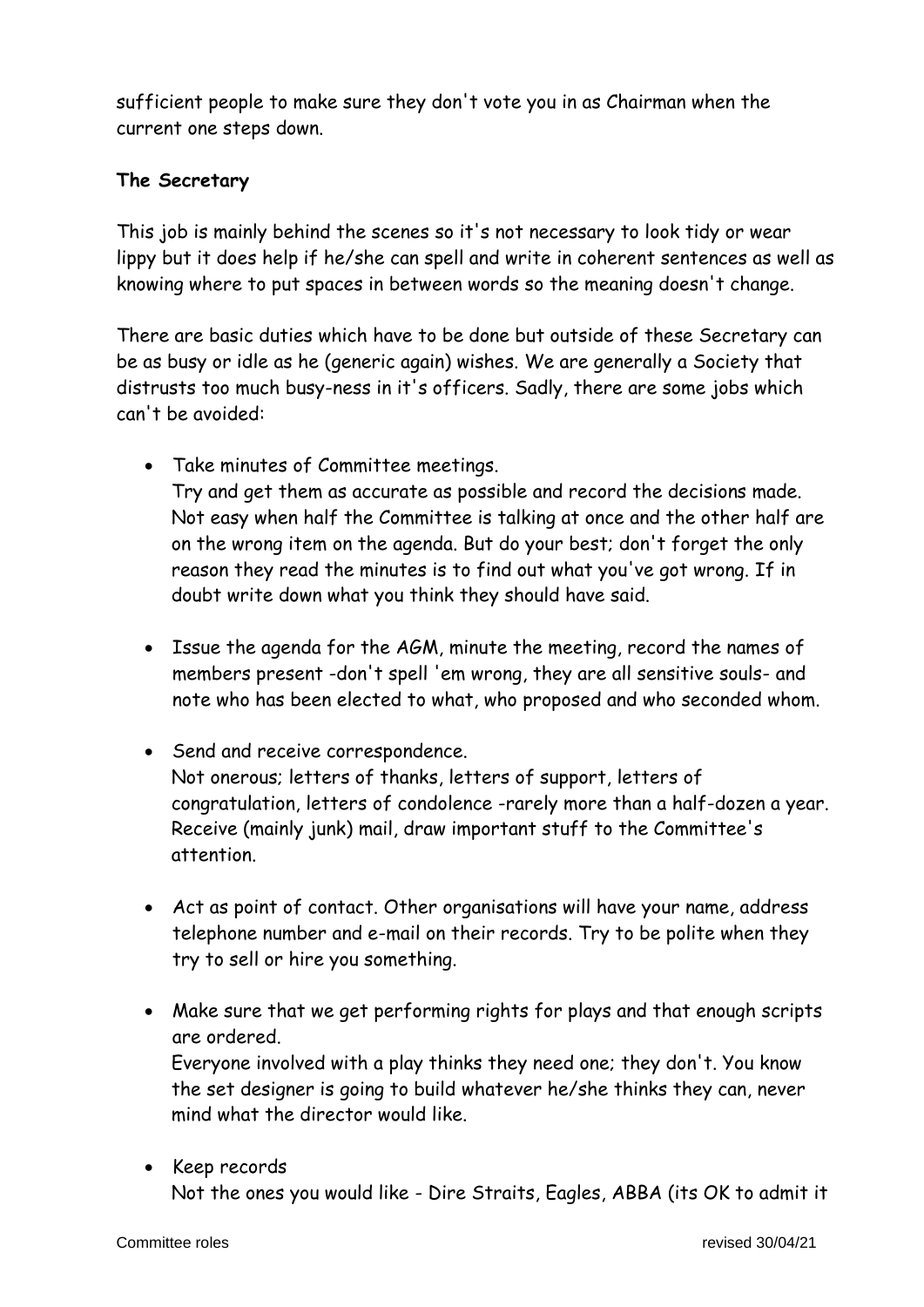now) and the really scratched old Beatles stuff, but minutes (for perhaps two or three years back) copies of the constitution, and copies of any decision that results in a significant change to how we run.

• Sign things

Legal and other official documents are usually signed by the Secretary, but there are hardly ever any. Sometimes you might have to sign a cheque if the Treasurer is away.

## **The Treasurer**

This is a more difficult job than the others on the Committee because you have to be able to do sums, and get the same (right) answer every time. Few people are able to do this.

There are some fun parts to the job, like taking money off people (any ex tax inspector would make a first class treasurer) and spending other people's money (any married woman will already have practice at this -and now I've offended half the membership though the other half will nod sagely) but unfortunately there is boring work too:

- Keep track of money collected and money spent,
- Provide auditable records and arrange an annual independent audit.
- Ensure standing costs are met. These include things like insurances, hall hire,subscriptions.
- Collect members' annual subscriptions. Most people pay up cheerfully but the Treasurer must also be good at getting blood from a stone if he/she is to guarantee all subs are collected.
- Report monthly to the Committee on monies spent and balances held,
- Prepare an Annual Statement of Accounts for the AGM. This will include breakdowns as to the profitability of each play and any unusual or exceptional costs that cannot be readily hidden such as, for instance, the Chairman's fact finding trip to Bermuda.
- Look very cross when any Committee Member suggests spending money.

## **Elected Committee Members**

Between them the four elected members do all sorts of good stuff. This includes:

- Keeping the membership lists up to date. This is more difficult than it seems. It keeps two committee members occupied lots of the time and all members some of the time 'cos people forget to tell us that they have moved house, moved spouse or changed their e-mail address yet again. We accept death (and maybe tax exile) as the only valid reason for not telling us.
- Keeping the 'contacts' list up to date. Contacts are people who have been to our plays, liked them, and want to